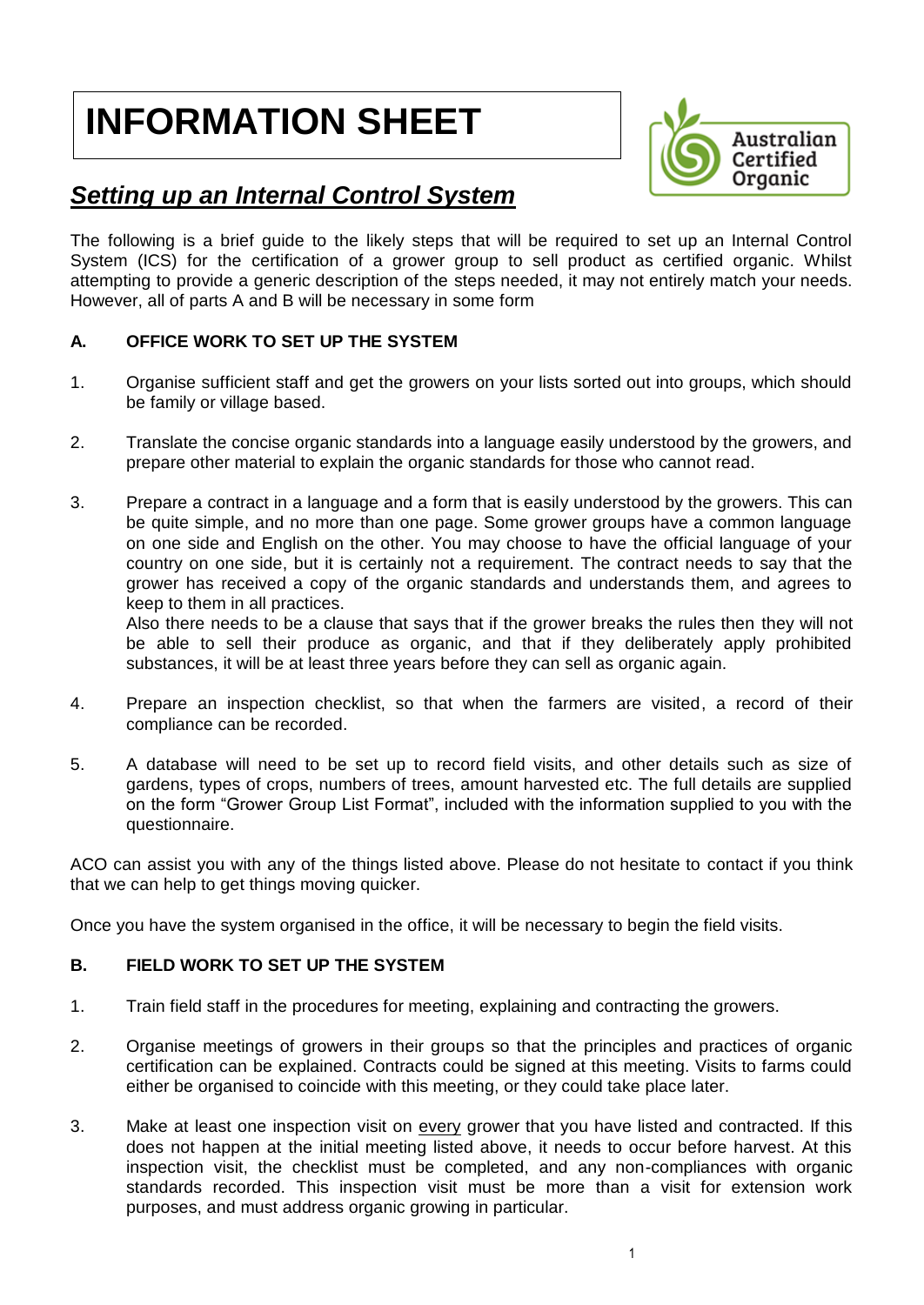#### **C. OTHER PARTS OF THE SYSTEM THAT WILL BE NEEDED**

Getting the produce from the growers to the processing plant must also be documented. If growers do not bring their own produce to the processing plant, in some grower groups, the processing company, such as Your Company, would go and pick up the produce in its own vehicles.

Your Company may opt to use its own vehicle(s) to purchase and transport certified organic produce from the growing regions to the processing plant. This would enable better control of purchases and ensure less likelihood of non-certified produce entering the certified stream. Company staff may perhaps be easier to train and may be more loyal to the needs of Your Company.

If Your Company uses agents or buyers to bring in the organic produce, they need to be included as part of the grower group system. The agents or buyers will need to be licensed or registered and to be trained to record the numbers of the growers from whom they buy organic produce.

Your Company itself should contract certain buyers, and only use those to bring in the organic produce. Buyers should be used only if they sign a contract to record all purchases on a sheet, with grower's name, grower registration number, amount of organic produce purchased and date of purchase. Bags would need to be marked at pick-up with at least the grower name and registration number and 'Organic'. Mixed loads would not be allowed, unless clear separation and identification was practised.

However this is organised, Your Company cannot allow produce to be used as certified organic without adequate records. This may mean that buyers will have to implement the recording system before they can be used for carrying organic produce from the grower to the processor. ACO requires that a standard recording form is developed that will be used by all buyers carrying certified organic produce. Training will then be easier and everyone will know what is required.

#### **D. THE INTERNAL CONTROL SYSTEM FLOWCHART**

One part of the documentation ACO requires you to submit is a flow-chart of your Internal Control System. You will note that there is one on the following page as an example of what is required. However, you may use any format that will convey the information schematically, and a hand drawn flow-chart in ink will be quite acceptable. You are not required to incorporate ACO's actions in the flow-chart submitted with your questionnaire. They have been included in the example to demonstrate how organic certification by ACO will interact with your system. The shaded boxes and solid arrows indicate those actions that you will need to take.

#### **E. THE ICS MANUAL**

When the system has been developed, and before the ACO Inspection, the various components of the Internal Control System should be documented in an ICS Manual. This is simply a list of the procedures that have been put in place, including who has responsibility to make sure that each procedure is properly carried out. Examples of the documents and record sheets used would also be kept in the ICS Manual. The inspector will then be able to understand your system more easily, and any suggested changes will be easier to implement. Any changes to your practices should be reflected by updating the ICS Manual.

#### **F. SUMMARY**

These are the main things to do to get the Internal Control System set up. Once the system that is described in section A is ready, it will be advisable to make sure that the staff who will do the work are trained in why they are doing it and what they will be doing and how they should perform the tasks involved. You will know the situation in your area of operation better than ACO, but meeting all growers, inspecting gardens and getting contracts signed might take some months. To complete the task before inspection will mean that developing the Internal Control System is the major priority.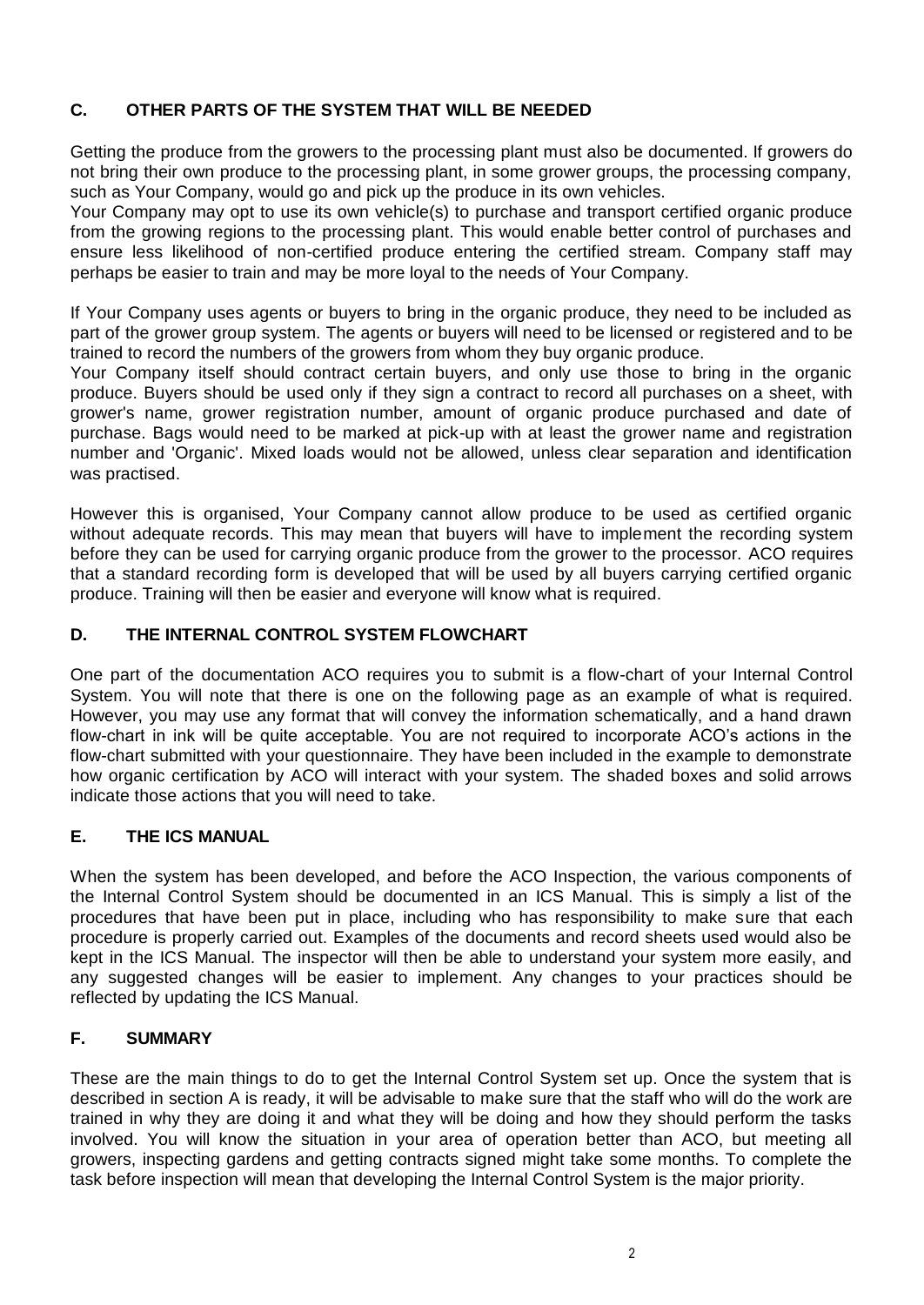ACO is happy to assist you to achieve that goal in any way possible. Do not hesitate to ask for advice or direction if you do not know how to go forward with any of these requirements.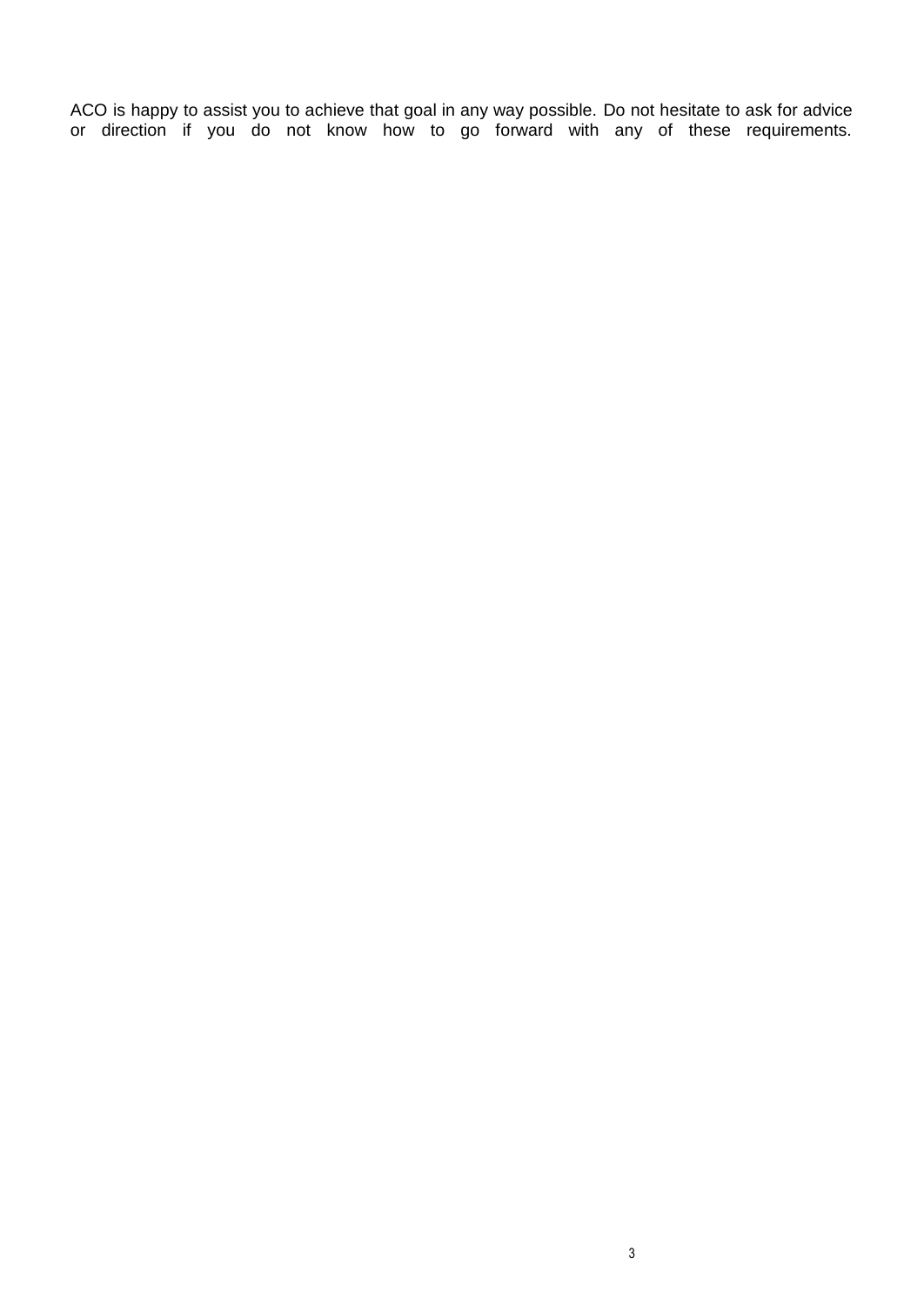#### **GROWER GROUP INTERNAL CONTROL SYSTEM – SAMPLE FLOW-CHART**

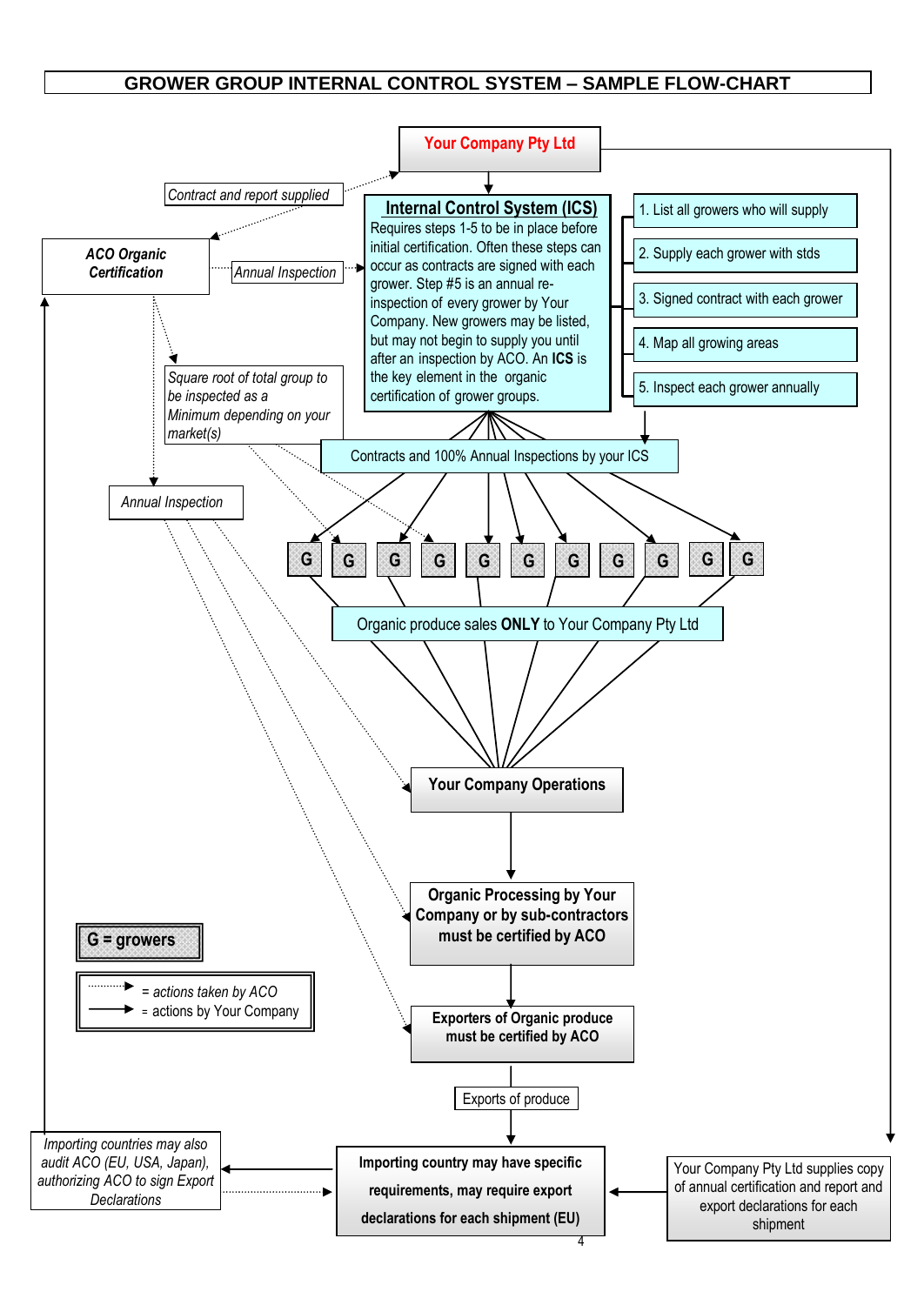## *FLOWCHART FOR APPLICANTS FOR ACO SPECIAL PROJECT*